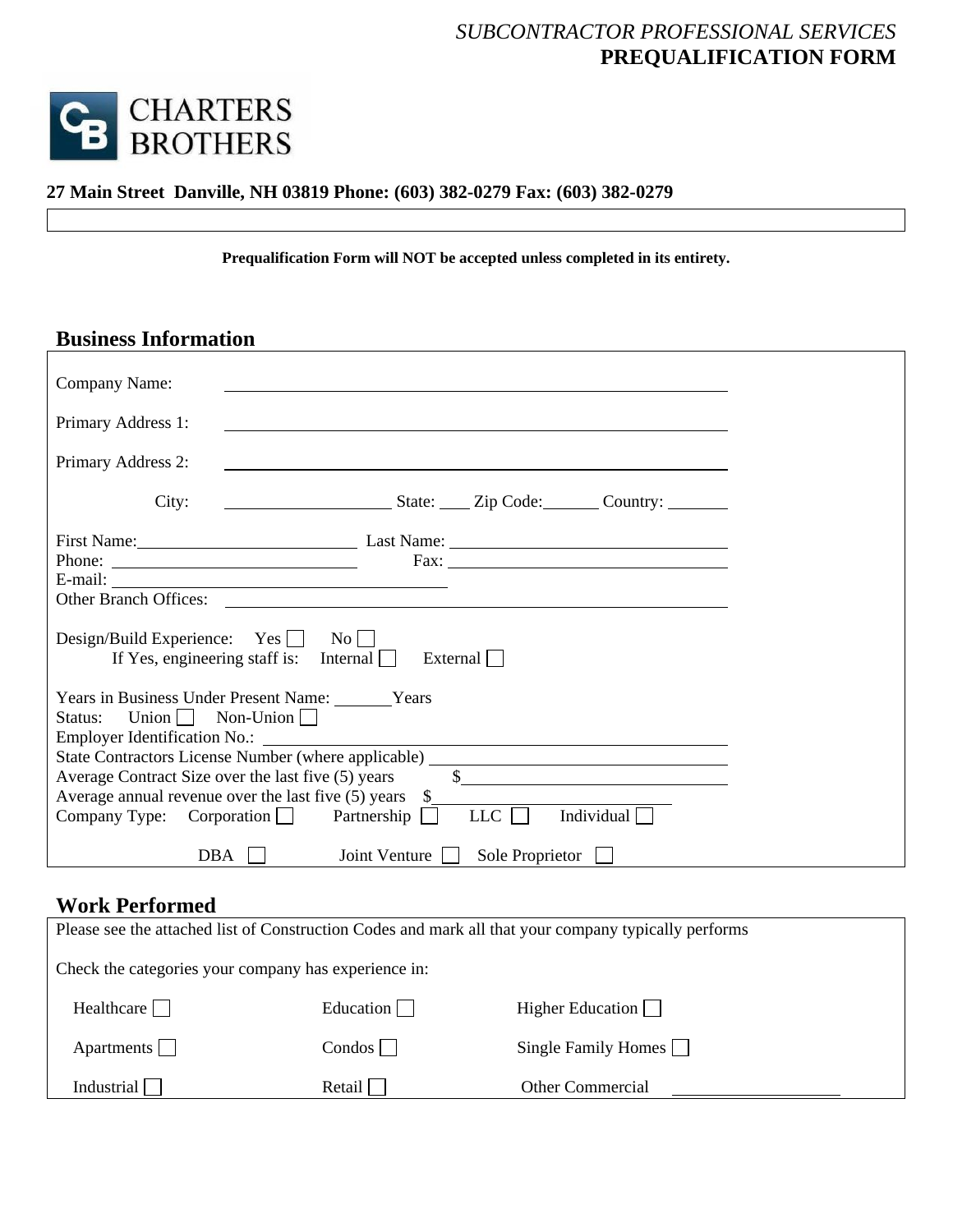# **Business Classification**

| Does your business meet a special classification:<br>If yes, please complete the remainder of this section. | $Yes \mid \mid$   | $\rm{No}$                                                      |  |
|-------------------------------------------------------------------------------------------------------------|-------------------|----------------------------------------------------------------|--|
| Minority Owned                                                                                              | Woman Owned       | Small Business $\Box$                                          |  |
| Disadvantaged Business                                                                                      | HubZone           | Veteran Owned                                                  |  |
| Other 1                                                                                                     | Other 2           | Other 3                                                        |  |
| $N/A$  <br><b>Minority Certification Status:</b>                                                            | $Self \mid \cdot$ | Public $\Box$<br>Private                                       |  |
| City:<br><u> 1980 - Jan Samuel Barbara, martin a</u><br>State:<br>Country:                                  |                   | NMSDC Affiliates:<br>(National Monitory Supplier Dev. Council) |  |

## **Insurance**

| Is your company Insurable? Please attach a copy of your Insurance Certificate.<br>$Yes \Box No \Box$           |
|----------------------------------------------------------------------------------------------------------------|
| Can your company comply with the attached Insurance Requirements? Yes<br>$\overline{N_0}$                      |
| If not please list your current insurance limits below:                                                        |
|                                                                                                                |
| Auto Coverage Limits:                                                                                          |
| Umbrella Policy Limits: 2008. [2010] [2010] [2010] [2010] [2010] [2010] [2010] [2010] [2010] [2010] [2010] [20 |
|                                                                                                                |

# **Bonding**

| Is your company bondable? Yes $\Box$<br>$\rm{No}$    <br>(If N/A or not bondable, please provide explanation.)                                                                             |                                  |  |  |  |
|--------------------------------------------------------------------------------------------------------------------------------------------------------------------------------------------|----------------------------------|--|--|--|
| Bonding capacity in aggregate: \$<br>(Current \$\$ value required, DO NOT state unlimited)                                                                                                 | Bonding capacity per projects \$ |  |  |  |
| Bonding Rate per \$1,000:<br>Bonding Company (Surety, not Agent):<br>(List complete Surety Name as it appears on the Dept. of Treasury's Listing of Approved Sureties (Dept. Circular 570) |                                  |  |  |  |

# **Past Performance**

| Has your organization ever failed to complete any awarded work in the last seven (7) years? |                                    |  |
|---------------------------------------------------------------------------------------------|------------------------------------|--|
| Yes<br>$\rm{No}$ $\vert$                                                                    |                                    |  |
|                                                                                             | (If Yes, attach explanation)       |  |
| Are there any judgments, claims, arbitration proceedings and/or suits pending               |                                    |  |
| against your organization or its officers in the last seven (7) years?                      | Yes I<br>Nol I                     |  |
|                                                                                             | (If Yes, attach explanation)       |  |
| Has your organization filed any lawsuits or requested arbitration with regard to            |                                    |  |
| construction contracts within the last seven (7) years?                                     | Yes<br>No L                        |  |
|                                                                                             | $($ If Yes, attach explanation $)$ |  |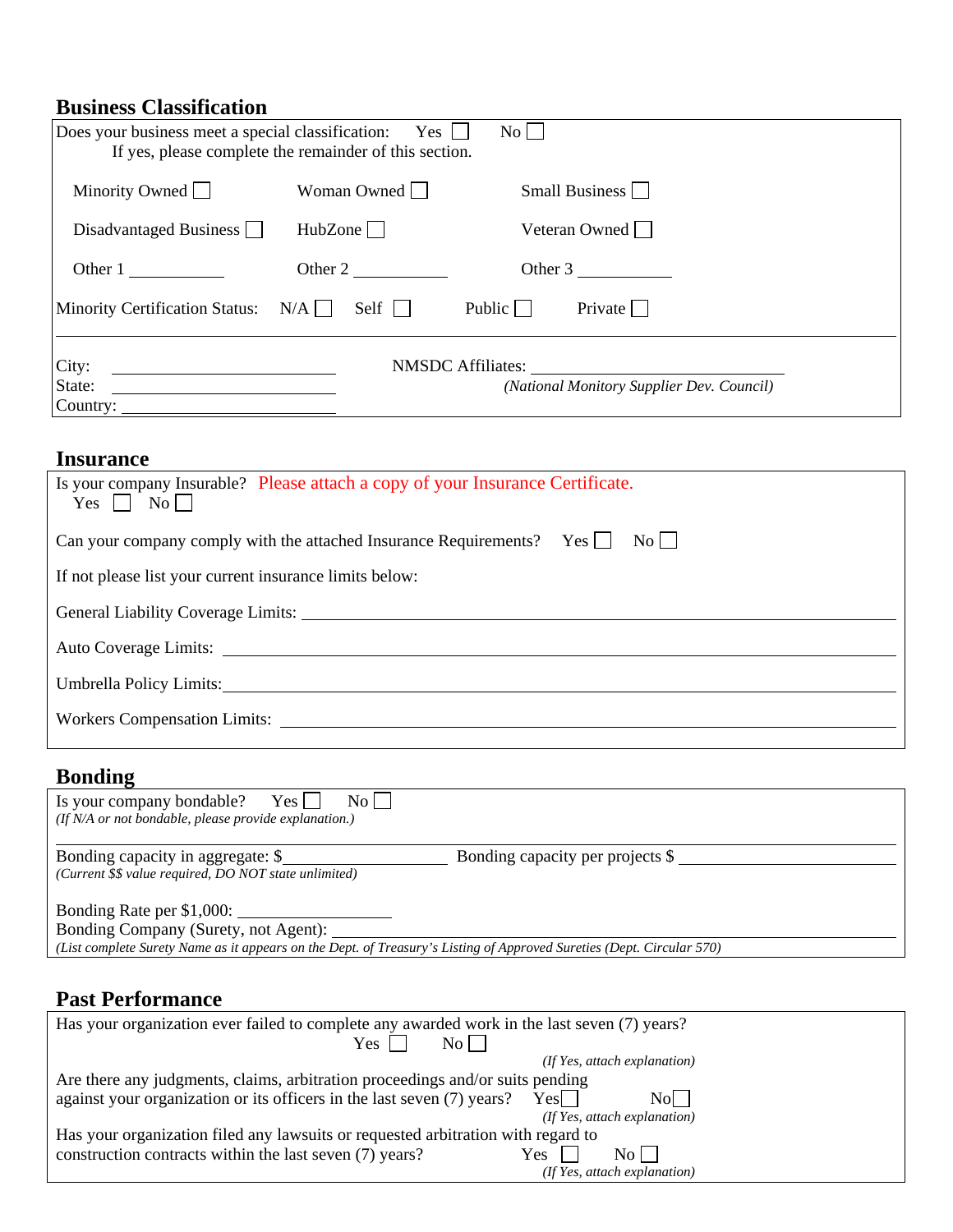### **Safety**

| $\rm{No}$    <br>Yes  <br>Has your organization incurred any OSHA violations over the past three years?<br>If yes, how many? $\frac{1}{2}$                                                                                     |
|--------------------------------------------------------------------------------------------------------------------------------------------------------------------------------------------------------------------------------|
| What is your organizations' Workers Comp EMR history for the past 3 years & the current year?                                                                                                                                  |
| Currents Year (1984) (1995) (1996) (1997) (1998) (1998) (1998) (1998) (1998) (1998) (1998) (1998) (1998) (1999) (1999) (1999) (1999) (1999) (1999) (1999) (1999) (1999) (1999) (1999) (1999) (1999) (1999) (1999) (1999) (1999 |
| What is the business' OSHA recordable incident rate for the past 3 years & the current year?<br>(Number of recordables $X$ 200,000 / man-hours worked)<br>1 Year Ago _______; 2 Years Ago ______; 3 Years Ago _______          |
| $\overline{N_{O}}$    <br>Has your organization incurred any fatalities over the past three years?<br>$Yes \mid \mid$<br>If yes, how many? $\frac{1}{2}$                                                                       |
| Does your organization have a written safety policy?<br>Yes    <br>No                                                                                                                                                          |
| (A copy will be required if selected for project)<br>Does your company comply with the Drug Free Work Act? Yes $\Box$<br>$\rm{No}$ $\Box$                                                                                      |

### **References**

| <b>General Contractor</b>                                                | <b>Phone</b> |                                                                        | <b>Contract Amount</b>                                                                                            |
|--------------------------------------------------------------------------|--------------|------------------------------------------------------------------------|-------------------------------------------------------------------------------------------------------------------|
| which the company has hired in the past 5 years below:<br><b>Contact</b> | <b>Phone</b> |                                                                        | <b>Email or Fax</b>                                                                                               |
| <b>Type of Account</b>                                                   | Account #    | <b>Contact</b>                                                         | <b>Phone</b>                                                                                                      |
|                                                                          |              | List Fiduciary institutions with whom your company does business with: | List Contract information for three (3) suppliers from whom the company has purchased materials or subcontractors |

### **Financial Status**

| Dunn & Bradstreet #:      |  |  |
|---------------------------|--|--|
| Dunn & Bradstreet Rating: |  |  |

The undersigned certifies that the information provided herein is true and sufficiently complete so as not to be misleading.

Completed By:

| ( <i>Print or Type</i> ) | (Signature) |
|--------------------------|-------------|

Title:

Date Completed: <u>Completed:</u> Completed: Completed: Completed: Completed: Completed: Complete Complete Complete Complete Complete Complete Complete Complete Complete Complete Complete Complete Complete Complete Complete Com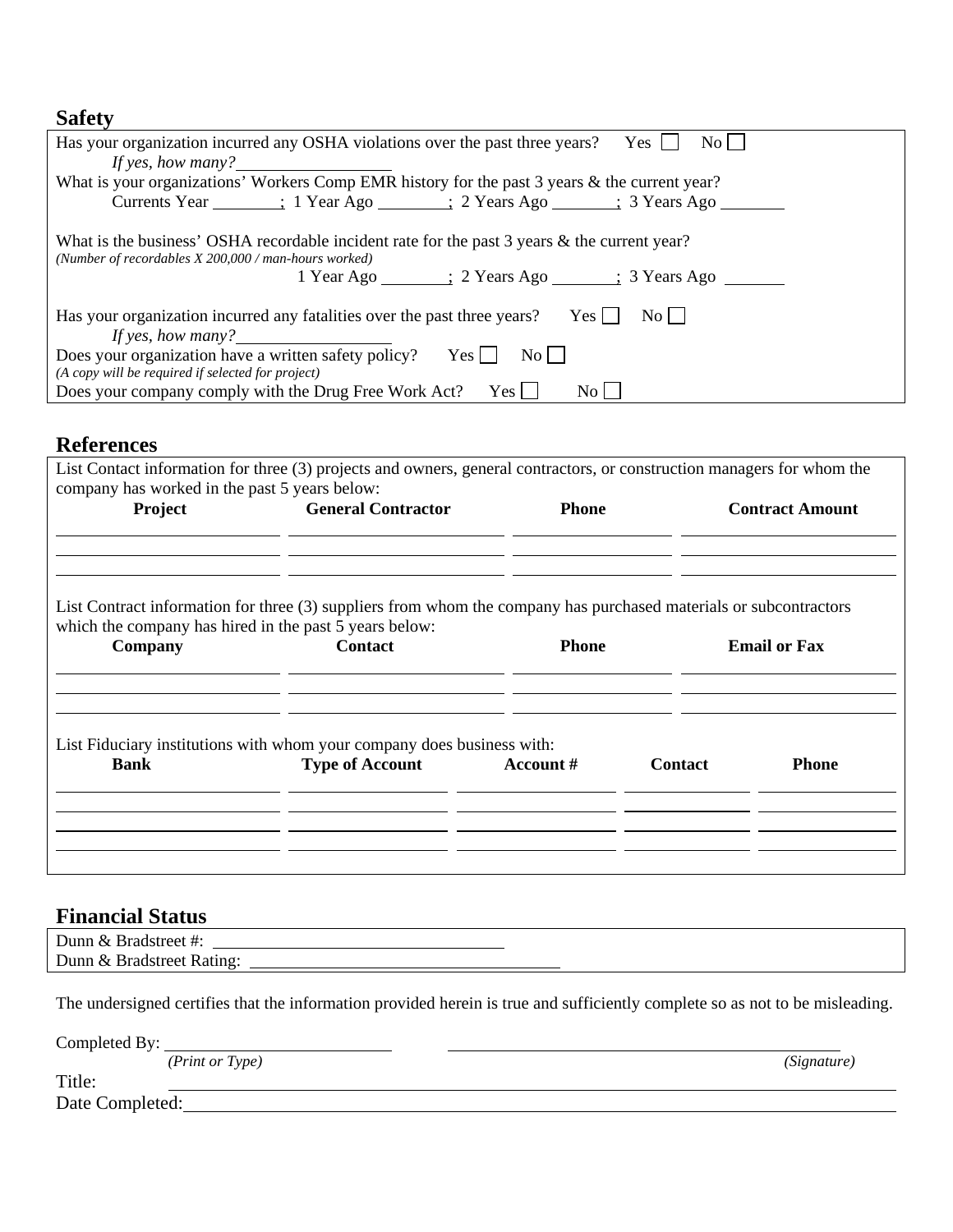#### To be completed by Charters Brothers Construction, LLC.

| To be completed by Charters Dromers Construction, LEC. |
|--------------------------------------------------------|
| <b>Estimator Comments:</b>                             |
|                                                        |
| $\Box$ Approved                                        |
| Called References                                      |
| □ Not Approved                                         |
|                                                        |
|                                                        |
|                                                        |
|                                                        |
|                                                        |
|                                                        |
|                                                        |
|                                                        |
|                                                        |
|                                                        |
|                                                        |
|                                                        |
|                                                        |
| <b>Estimator Signature</b><br>Date                     |
|                                                        |
|                                                        |
|                                                        |
|                                                        |
| <b>Project Manager Comments:</b>                       |
| $\Box$ Approved                                        |
| Called References                                      |
|                                                        |
| $\Box$ Not Approved                                    |
| If not approved why and how can we get the approval:   |
|                                                        |
|                                                        |
|                                                        |
|                                                        |
|                                                        |
|                                                        |
|                                                        |
|                                                        |
|                                                        |
|                                                        |
|                                                        |
|                                                        |
| Project Manager Signature<br>Date                      |
|                                                        |
|                                                        |
|                                                        |
|                                                        |
| <b>Chief Executive Officer Comments:</b>               |
|                                                        |
| Approved                                               |
| <b>Called References</b>                               |
| Not Approved                                           |
|                                                        |
|                                                        |
|                                                        |
|                                                        |
|                                                        |
|                                                        |
|                                                        |
|                                                        |
|                                                        |
|                                                        |
|                                                        |
|                                                        |
|                                                        |
|                                                        |
|                                                        |
| <b>CEO</b> Signature<br>Date                           |
|                                                        |
|                                                        |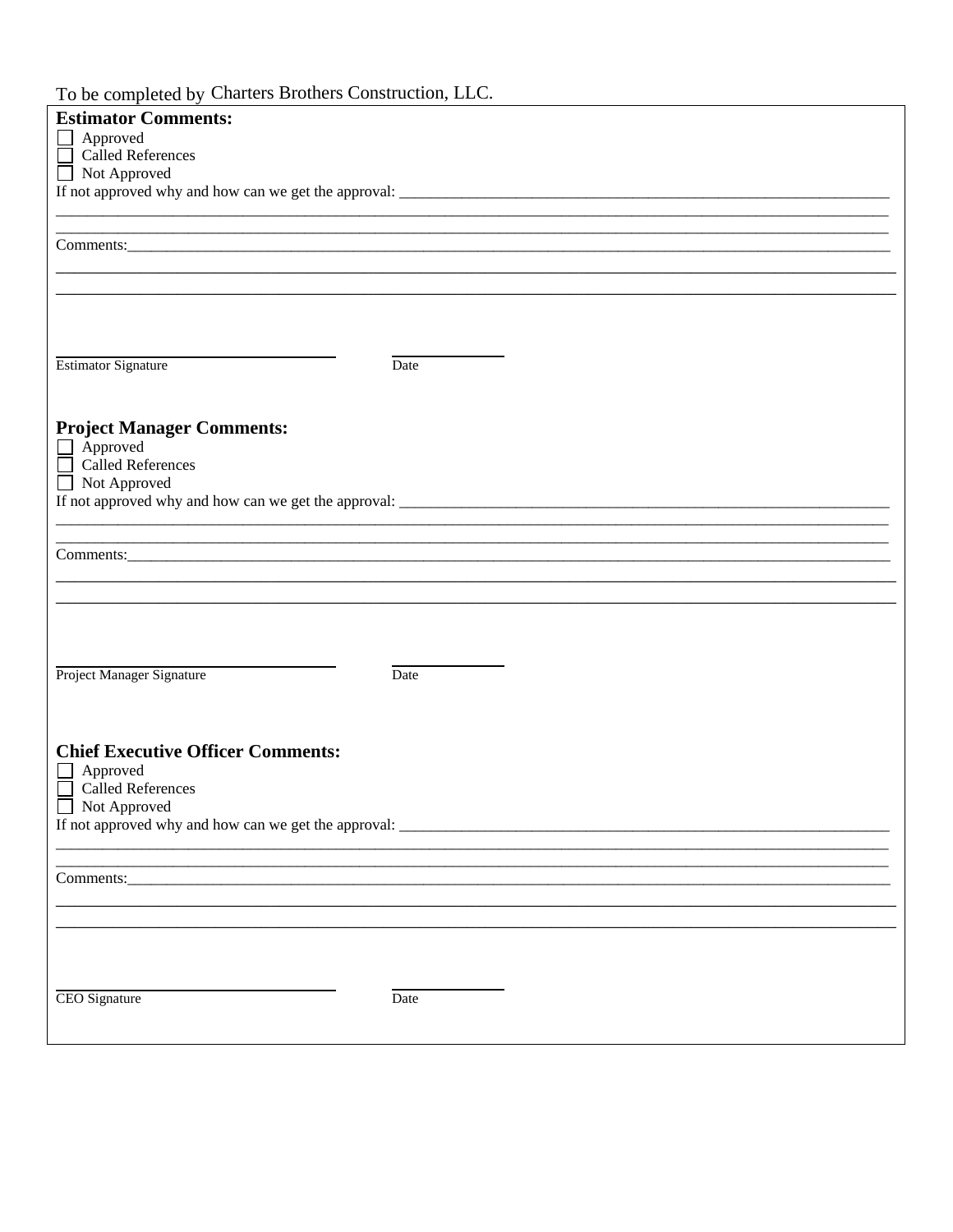|             | <b>Construction Codes</b>                | Check codes you will bid |
|-------------|------------------------------------------|--------------------------|
| <b>Code</b> | <b>Code Description</b>                  |                          |
| 01137       | <b>Engineering Services</b>              |                          |
| 01330       | Surveying                                |                          |
| 01400       | <b>Quality Control / Requirements</b>    |                          |
| 01410       | <b>SWPPP Design</b>                      |                          |
| 01500       | <b>Temporary Construction Facilities</b> |                          |
| 01515       | <b>Final Cleaning</b>                    |                          |
| 02000       | <b>Site Construction</b>                 |                          |
| 02050       | <b>Demolition</b>                        |                          |
| 02070       | <b>Asbestos Abatement</b>                |                          |
| 02075       | Saw Cutting                              |                          |
| 02120       | <b>SWPPP Implementation</b>              |                          |
| 02300       | Earthwork                                |                          |
| 02350       | Piles & Caissons                         |                          |
| 02360       | <b>Steel Helical Piles</b>               |                          |
| 02361       | <b>Termite Control</b>                   |                          |
| 02500       | Paving                                   |                          |
| 02510       | slurry Seal                              |                          |
| 02513       | <b>Asphalt Concrete Paving</b>           |                          |
| 02580       | <b>Pavement Marking</b>                  |                          |
| 02600       | <b>Site Utilities</b>                    |                          |
| 02685       | Liquid Petroleum                         |                          |
| 02688       | <b>Natural Gas Systems</b>               |                          |
| 02720       | Storm Drainage                           |                          |
| 02751       | <b>Cement Concrete Pavement</b>          |                          |
| 02830       | Fencing                                  |                          |
| 02840       | <b>Parking Barriers</b>                  |                          |
| 02842       | Parking / Traffic Signage                |                          |
| 02900       | Landscaping                              |                          |
| 03000       | Concrete                                 |                          |
| 03110       | <b>Curbs &amp; Gutters</b>               |                          |
| 03200       | <b>Concrete Reinforcement</b>            |                          |
| 03400       | <b>Auger Cast in Place Piles</b>         |                          |
| 03500       | Cementations Decks & Underlayment's      |                          |
| 03900       | Concrete Restoration & Cleaning          |                          |
| 04000       | Masonry                                  |                          |
| 04400       | Stone                                    |                          |
| 04700       | Simulated Masonry                        |                          |
| 04900       | Masonry Restoration & Cleaning           |                          |
| 05000       | <b>Metals</b>                            |                          |
| 05100       | <b>Structural Metal Framing</b>          |                          |
| 05101       | <b>Structural Corrections</b>            |                          |
| 05200       | <b>Metal Joists</b>                      |                          |
| 05300       | <b>Metal Deck</b>                        |                          |
| 05400       | Cold Formed Metal Framing                |                          |
| 05500       | <b>Metal Fabrications</b>                |                          |
| 05510       | <b>Metal Stairs</b>                      |                          |
| 05520       | Handrails & Railing                      |                          |
| 05700       | <b>Ornamental Metal</b>                  |                          |
| 06100       | Rough Carpentry                          |                          |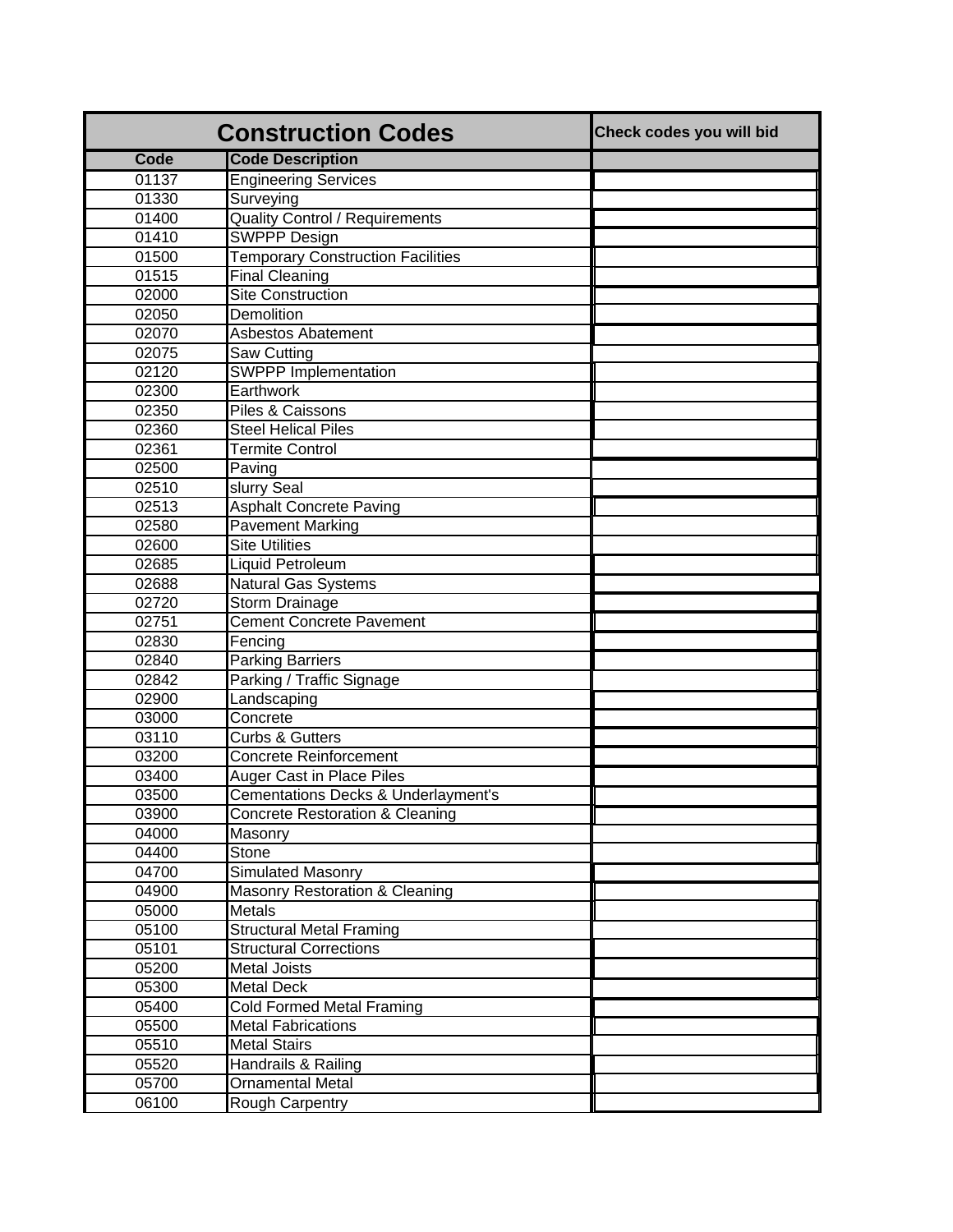| Code  | <b>Code Description</b>                  |  |
|-------|------------------------------------------|--|
| 06110 | Sub Floor Framing                        |  |
| 06112 | <b>Exterior Gypsum Sheathing</b>         |  |
| 06150 | Siding & Exterior Trim                   |  |
| 06180 | <b>Glued Laminated Beam</b>              |  |
| 06190 | Truss (Prefab)                           |  |
| 06200 | <b>Finish Carpentry</b>                  |  |
| 06400 | <b>Custom Casework</b>                   |  |
| 07000 | <b>Thermal &amp; Moisture Protection</b> |  |
| 07100 | Waterproofing                            |  |
| 07150 | <b>Damp Proofing</b>                     |  |
| 07180 | <b>Water Repellants</b>                  |  |
| 07190 | Vapor Barrier                            |  |
| 07200 | Insulation                               |  |
| 07210 | Loss Fill Insulation                     |  |
| 07240 | EIF System / Stucco                      |  |
| 07250 | Fireproofing                             |  |
| 07310 | <b>Shingle Roofing</b>                   |  |
| 07400 | <b>Metal Roofing</b>                     |  |
| 07500 | <b>Membrane Roofing</b>                  |  |
| 07600 | Flashing & Sheet Metal                   |  |
| 07625 | <b>Gutters &amp; Downspouts</b>          |  |
| 07700 | Roof Specialties & Accessories           |  |
| 07800 | Fire & Smoke Protection                  |  |
| 07842 | Fire Resistive Joint Systems             |  |
| 07900 | Joint Sealers                            |  |
| 08150 | <b>Metal Doors &amp; Frames</b>          |  |
| 08200 | Wood & Plastic Doors                     |  |
| 08300 | <b>Specialty Doors</b>                   |  |
| 08311 | Access Door                              |  |
| 08360 | Overhead doors                           |  |
| 08400 | <b>Entrances &amp; Storefronts</b>       |  |
| 08500 | Windows                                  |  |
| 08520 | <b>Aluminum Windows</b>                  |  |
| 08565 | Vinyl Windows                            |  |
| 08600 | Skylights                                |  |
| 08610 | Wood Windows                             |  |
| 08700 | Hardware                                 |  |
| 08800 | Glazing                                  |  |
| 08900 | <b>Glazed Curtain Wall</b>               |  |
| 09005 | Countertops                              |  |
| 09100 | <b>Metal Support Assemblies</b>          |  |
| 09110 | <b>Metal Studs</b>                       |  |
| 09200 | <b>Stucco</b>                            |  |
| 09260 | Gypsum Drywall                           |  |
| 09300 | Flooring                                 |  |
| 09310 | Ceramic tile                             |  |
| 09400 | Terrazzo                                 |  |
| 09500 | <b>Acoustical Treatment</b>              |  |
| 09510 | <b>Acoustical Ceilings</b>               |  |
| 09530 | <b>Sound Attention Blankets</b>          |  |
| 09600 | <b>Resilient Athletic Flooring</b>       |  |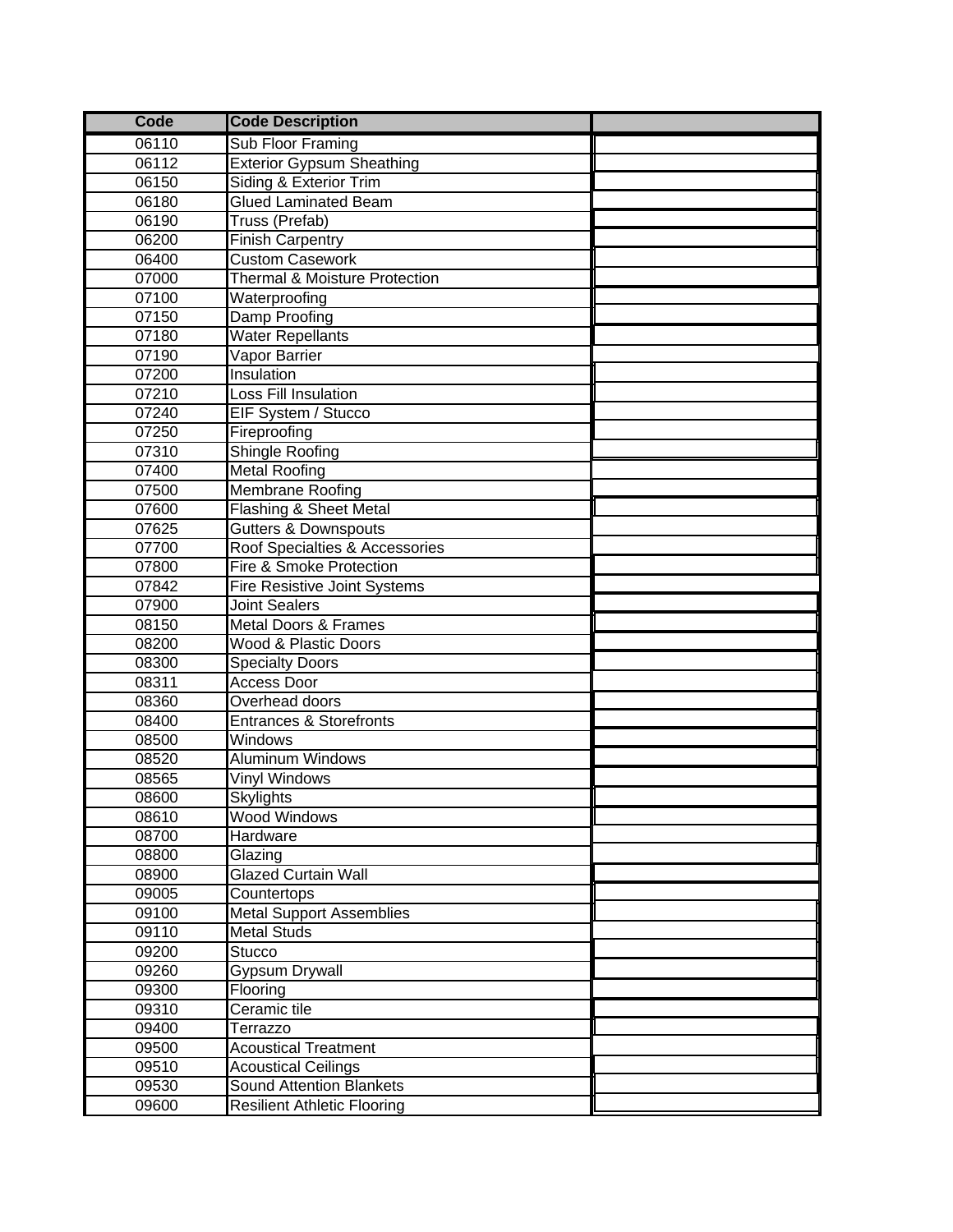| <b>Code</b> | <b>Code Description</b>                   |  |
|-------------|-------------------------------------------|--|
| 09640       | Stone Flooring                            |  |
| 09650       | <b>Resilient Tile Flooring</b>            |  |
| 09660       | <b>Resilient Flooring</b>                 |  |
| 09680       | Carpet                                    |  |
| 09700       | <b>Wall Finishes</b>                      |  |
| 09742       | Epoxy Polyurethane Floor                  |  |
| 09900       | Paints & Coatings                         |  |
| 09950       | <b>Wall Coverings Coating</b>             |  |
| 10100       | <b>Visual Display Boards</b>              |  |
| 10150       | <b>Compartments &amp; Cubicles</b>        |  |
| 10155       | <b>Toilet Compartments</b>                |  |
| 10200       | Lovers & Vents                            |  |
| 10263       | <b>Corner Guards</b>                      |  |
| 10300       | Fireplaces & Stoves                       |  |
| 10350       | Flagpoles                                 |  |
| 10400       | <b>Identification Devices</b>             |  |
| 10500       | Lockers                                   |  |
| 10521       | Fire Extinguishers & Cabinets             |  |
| 10550       | <b>Postal Specialties</b>                 |  |
| 10600       | Partitions                                |  |
| 10670       | Shelving                                  |  |
| 10800       | <b>Bath Accessories</b>                   |  |
| 10900       | Wardrobe & Closet Specialties             |  |
| 11050       | <b>Library Theft Detection</b>            |  |
| 11100       | Mercantile Equipment                      |  |
| 11400       | <b>Food Service Equipment</b>             |  |
| 11450       | Appliances                                |  |
| 11470       | Photo Laboratory Equipment                |  |
| 11480       | <b>Athletic Equipment</b>                 |  |
| 11600       | Laboratory Equipment                      |  |
| 11700       | <b>Medical Equipment</b>                  |  |
| 11900       | <b>Detention Doors &amp; Gates</b>        |  |
| 12000       | Furnishings                               |  |
| 12010       | Furniture /Fixtures                       |  |
| 12300       | Manufactured Casework                     |  |
| 12400       | Furnishings & Accessories                 |  |
| 12450       | <b>Window Coverings</b>                   |  |
| 12500       | <b>Projection Screens</b>                 |  |
| 12600       | <b>Multiple Seating</b>                   |  |
| 12700       | <b>Floor Mats</b>                         |  |
| 13121       | Pre Engineered Buildings                  |  |
| 13200       | <b>Storage Tanks</b>                      |  |
| 13700       | Security Access & Surveillance            |  |
| 13800       | <b>Buildings Automation &amp; Control</b> |  |
| 13900       | <b>Fire Suppression</b>                   |  |
| 14000       | Conveying Systems                         |  |
| 14100       | Utility Connections to Modular            |  |
| 14125       | <b>ADA Access Lift</b>                    |  |
| 14200       | Elevators                                 |  |
| 14300       | <b>Escalators &amp; Moving Walks</b>      |  |
| 14400       | Lifts                                     |  |